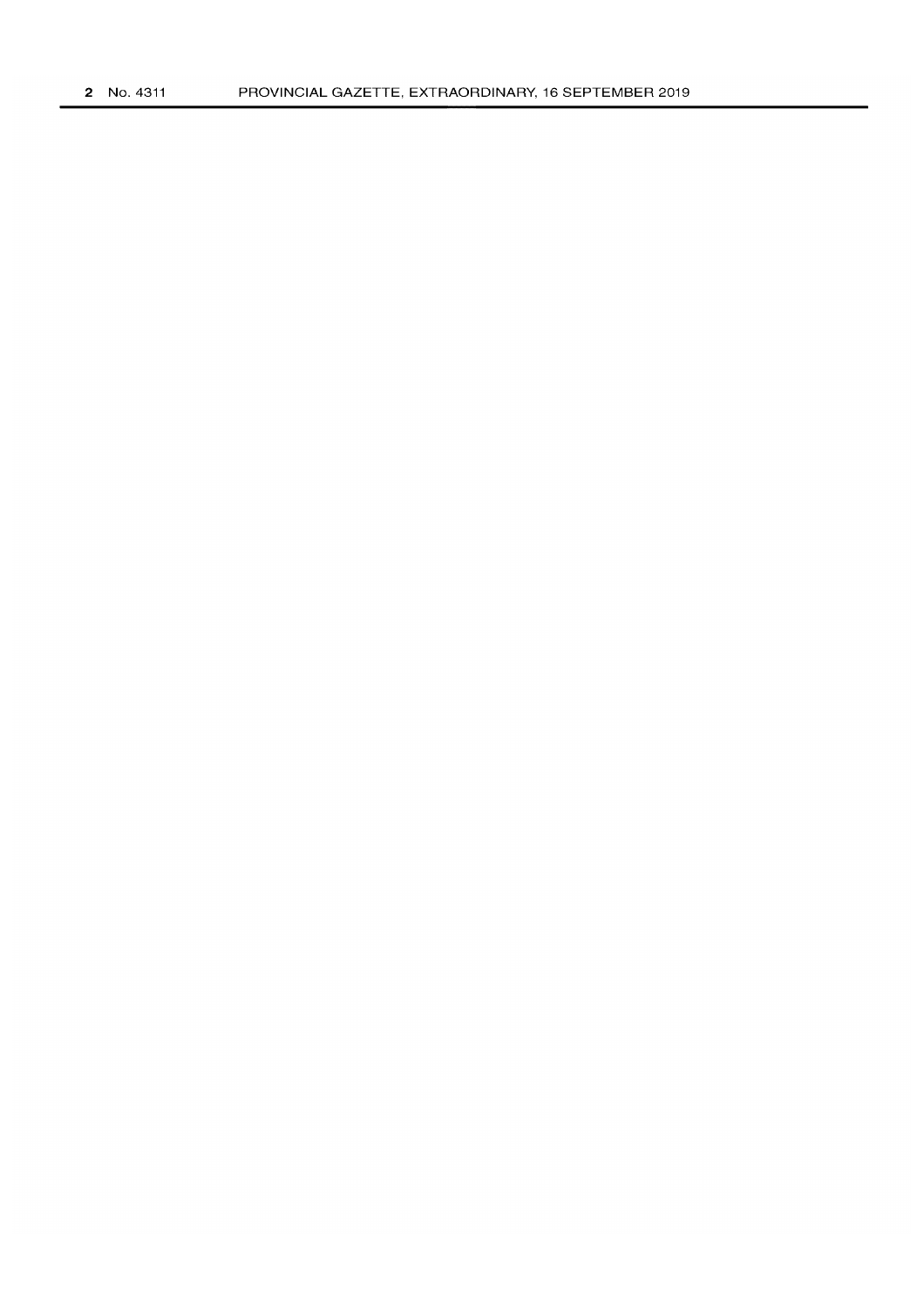### **CONTENTS**

|     |                                                                                                           | Gazette<br>No. | Page<br>No. |
|-----|-----------------------------------------------------------------------------------------------------------|----------------|-------------|
|     | <b>PROVINCIAL NOTICES • PROVINSIALE KENNISGEWINGS</b>                                                     |                |             |
| 266 | Eastern Cape Provincial Arts and Council Act (6/2000): Further call for nomination of persons to serve as | 4311           |             |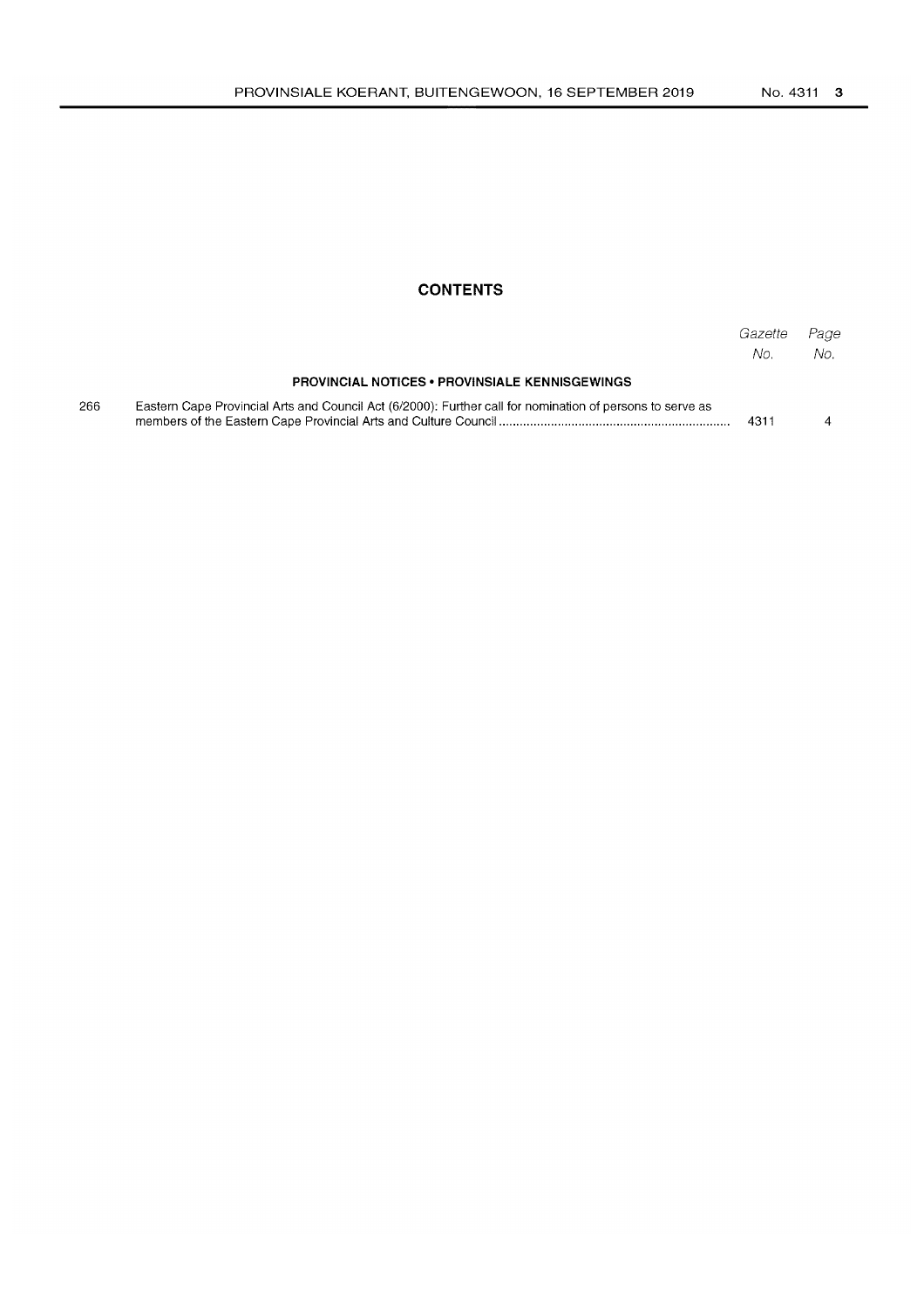# PROVINCIAL NOTICES • PROVINSIALE KENNISGEWINGS

#### PROVINCIAL NOTICE 266 OF 2019

## PROVINCE OF THE EASTERN CAPE

## PROVINCIAL NOTICE

## DEPARTMENT OF SPORT, RECREATION, ARTS AND CULTURE

## FURTHER CALL FOR NOMINATION OF PERSONS TO SERVE AS MEMBERS OF THE EASTERN CAPE PROVINCIAL ARTS AND CULTURE COUNCIL IN TERMS OF SECTION 5(1) OF THE EASTERN CAPE PROVINCIAL ARTS AND CULTURE COUNCIL ACT, 2000, (Act No.6 of 2000)

I, Fezeka Bayeni, Member of the Executive Council responsible for Sport, Recreation, Arts and Culture in the Province of the Eastern Cape, acting in terms of Section 5(1) of the Eastern Cape Provincial Arts and Council Act, 2000 (Act No.6 of 2000), hereby invite the public, artists and art and culture organizations to nominate persons, who will serve as members of the Eastern Cape Provincial Arts and Culture Council.

Such individuals must have Specialist skills in Finance (budgeting, accounting, auditing and/or IT governance), Fundraising, Law and Human Resource Management / Administration, as well as demonstrable understanding of Corporate Governance, with experience of having served in at least two or three boards of organs of state.

Special knowledge or experience in the fields of Theatre and Performing Arts, Film, Music and Dance, Festivals and Campsite Management, will be an added advantage.

Nominations must be accompanied by the following:

- a detailed Curriculum Vitae of the nominee containing the full names, address, telephone, fax and/or e-mail address of the nominee;
- reasons for the nomination; and